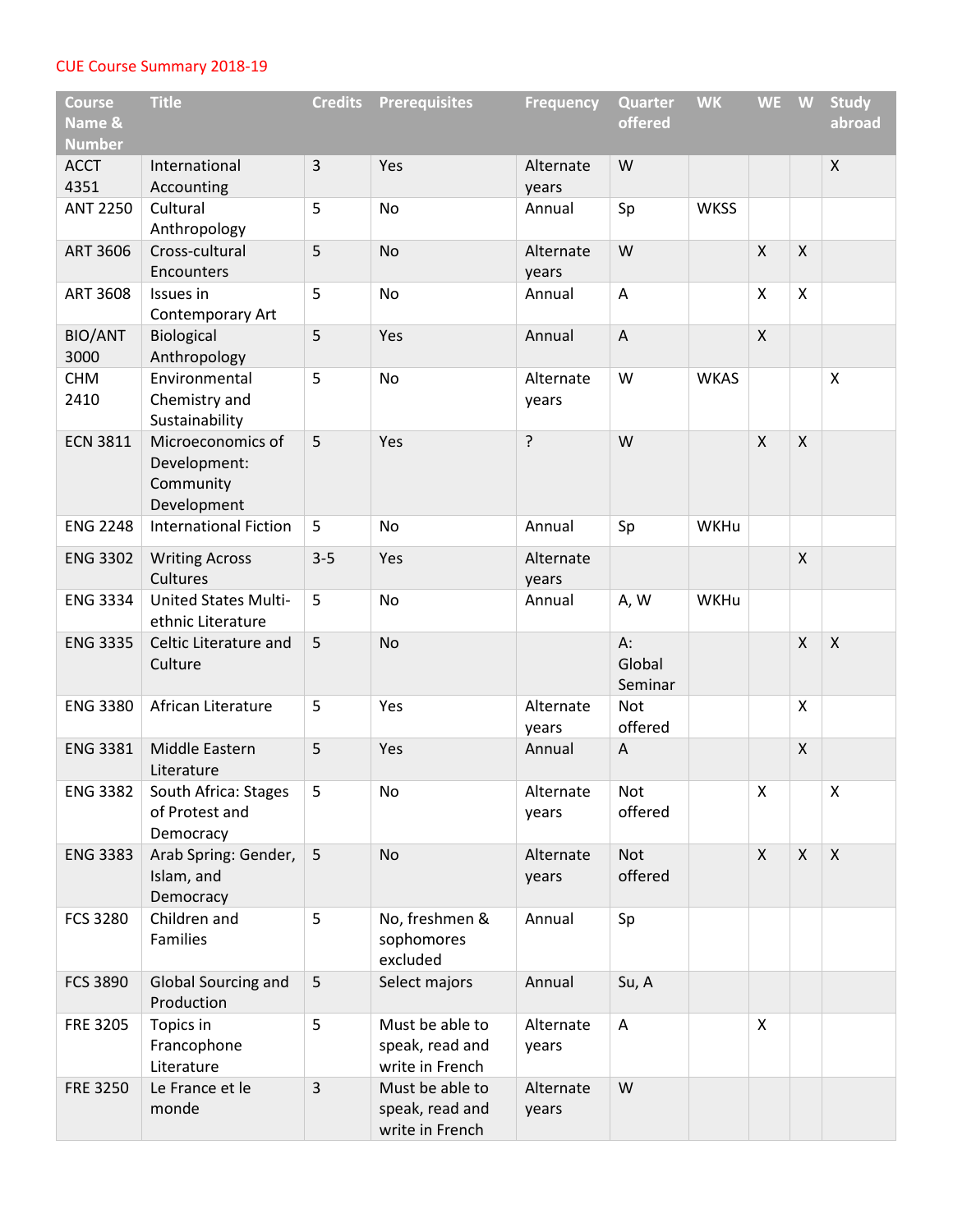| <b>HIS 3444</b>    | Humanitarianism: A<br>History of Modern<br>Charity                      | 5              | No, freshmen<br>excluded                                         |                    | Sp                        |             |                           |   |                              |
|--------------------|-------------------------------------------------------------------------|----------------|------------------------------------------------------------------|--------------------|---------------------------|-------------|---------------------------|---|------------------------------|
| <b>LCL 3500</b>    | <b>Cultural Study</b><br>Abroad                                         | $3 - 8$        | <b>No</b>                                                        | Varies             | Sp                        |             | $\boldsymbol{\mathsf{X}}$ |   | $\mathsf{X}$                 |
| <b>MUS</b><br>1200 | Cultural<br>Engagement<br><b>Through Music</b>                          | 5              | No                                                               | Annual             | Sp                        |             |                           |   |                              |
| <b>MUS</b><br>4233 | Music of Black<br>America                                               | 3              | Yes                                                              | Annual             | $\boldsymbol{\mathsf{A}}$ |             |                           | X |                              |
| <b>MUS</b><br>4234 | Music of the Spice<br>Route                                             | 3              | Yes                                                              | Annual             | W                         |             |                           | X |                              |
| POL 2330           | International<br>Relations                                              | 5              | <b>No</b>                                                        | Annual             | $\mathsf{A}$              | <b>WKSS</b> |                           |   |                              |
| <b>POL 3330</b>    | <b>Global Perspectives</b><br>on Women's Issues                         | 5              | No, freshmen<br>excluded                                         | Annual             | W                         |             | $\boldsymbol{\mathsf{X}}$ |   |                              |
| POL 3400           | International<br>Organizations                                          | $\overline{3}$ | No                                                               | Alternate<br>years | $\boldsymbol{\mathsf{A}}$ |             |                           |   |                              |
| PSY 3410           | Cross-Cultural<br>Psychology                                            | 5              | Yes, also major<br>restrictions                                  | Annual             | A, W, Sp                  |             |                           |   | $X$ – one<br>section<br>only |
| <b>RUS 2207</b>    | Modern Russian<br>Culture through<br>Literature                         | 5              | Readings are in<br>Russian                                       | Alternate<br>years | Not<br>offered            | WKHu        |                           |   |                              |
| SOC 2620           | Introduction to<br><b>Urban Studies</b>                                 | 5              | No                                                               | Annual             | W                         |             |                           |   |                              |
| SOC 3215           | Social Inequality:<br>Power and Privilege                               | 5              | SOC 1110<br>recommended                                          | Annual             | Sp                        |             |                           |   |                              |
| SOC/HIS<br>3750    | Latin America                                                           | 5              | SOC 1110<br>recommended;<br>freshmen<br>excluded                 | Annual             | W                         |             |                           |   |                              |
| SOC 3862           | Race and Ethnicity                                                      | 5              | SOC 1110<br>recommended                                          | Annual             | A                         |             |                           |   |                              |
| SOC 4210           | Gender in the Global<br>Context                                         | 5              | SOC 1110<br>recommended;<br>freshmen &<br>sophomores<br>excluded | Annual             | A                         |             |                           |   |                              |
| Theo<br>2730       | <b>Biblical and</b><br>Theological<br>Introduction to<br>Reconciliation | 5              | <b>No</b>                                                        | Annual             | $\overline{A}$            |             | $\mathsf{X}$              |   |                              |
| Theo<br>3601       | <b>Multiethnic Ministry</b>                                             | 3              | No                                                               | Annual             | Sp                        |             |                           |   |                              |
| Theo<br>3715       | Youth Cultures and<br>Christian Faith                                   | 3              | No                                                               | Annual             | $\mathsf{A}$              |             |                           |   |                              |
| Theo<br>4602       | <b>Issues in Latin</b><br>American<br>Christianity                      | 3              | No                                                               | Alternate<br>years | W                         |             |                           |   |                              |
| Theo<br>4603       | Issues in Asian and<br>African Christianity                             | $\overline{3}$ | No                                                               | Alternate<br>years | <b>Not</b><br>offered     |             |                           |   |                              |